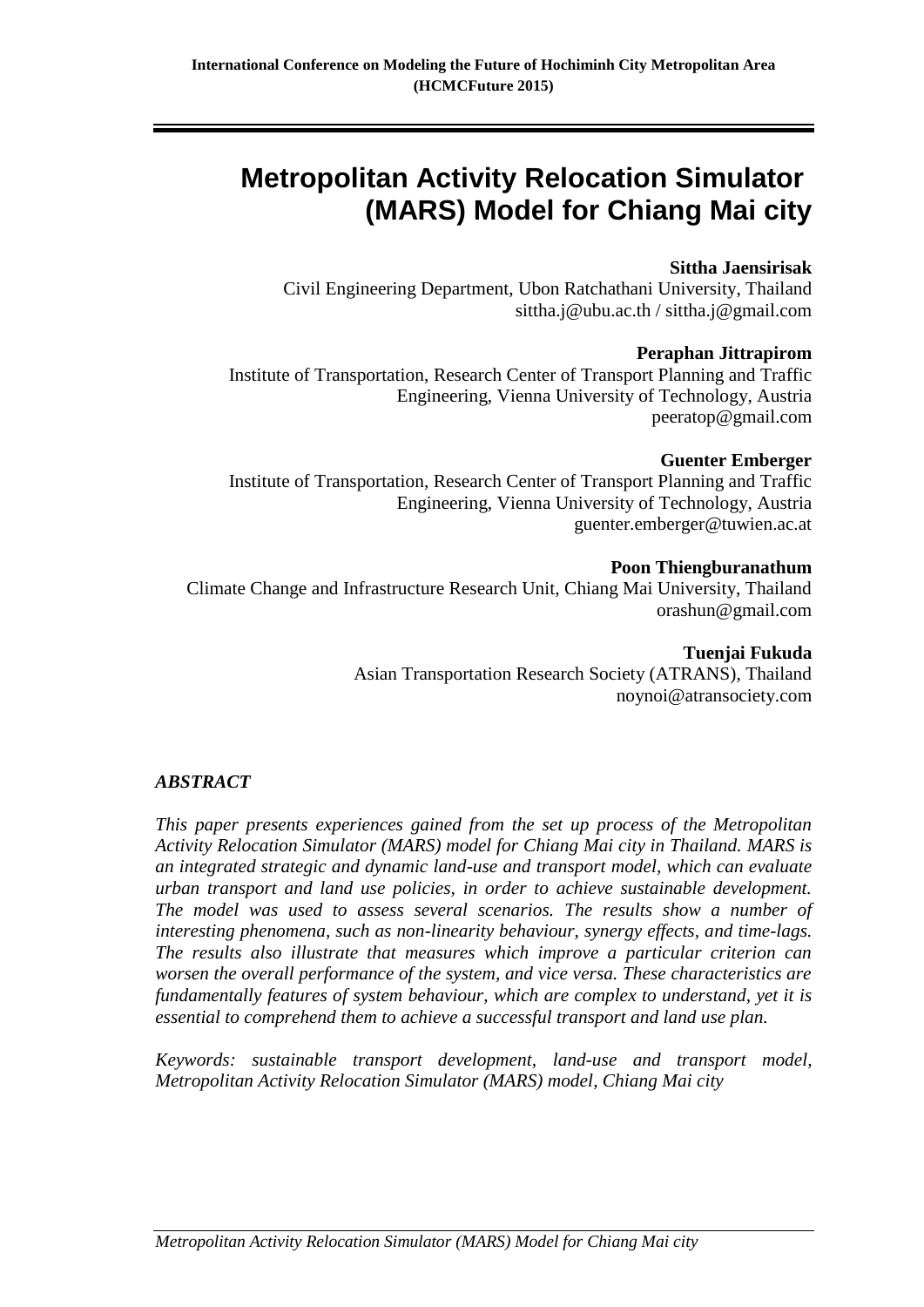## **1. INTRODUCTION**

Sustainability is the challenge cities face today. Land use and transport are two major key elements to reach this target. However, a main difficult task for many cities is prediction of impacts of possible policy instruments. To enable decision makers to identify strategies which can lead to sustainability, modern tools should be used.

At present most of the practice transport models are based on the traditional four stage sequential algorithm. In terms of demand changes in the medium and long term these models are static models. Within these models transport demand is derived from exogenous indicators like population, distribution of income, car ownership, etc.. This derived demand is then used as input for next stages of the model. No feedbacks between infrastructure supply, the transport system and the land use development do exist.

Newer developments in the domain of transport planning take a different approach. Land-Use-Transport-Interaction (LUTI) models combine the interaction between urban transport systems and land use development in one common model. The advantage of such a model is, that the exogenous input data for one part of the model can be calculated in the other part of the model endogenously and vice versa. These interactions need a temporal connection between the land use model part and transport model part. One appropriate method is System Dynamics to incorporate this dynamic dimension within the model.

This study applies the Metropolitan Activity Relocation Simulator (MARS) model which was initially created for Vienna, and later was applied successfully to many developed cities. MARS is an integrated strategic and dynamic land-use and transport model, which can evaluate urban transport and land use policies, in order to achieve sustainable development. This paper presents experiences gained from the set up process of MARS model for Chiang Mai city in Thailand.

### **2. LAND USE AND TRANSPORT MODEL**

The four stage model is a demand forecasting model for personal travel. Its first comprehensive application was the evaluation of a road construction project against traffic engineering improvements of existing structures (Bates et al., 2000; McNally, 2000). The model has become a conventional tool used to appraise and predict future demands of a transportation system.

In recent years, the four stage model has received increasing criticism on its suitability to evaluate transportation systems, which have increased in detail and complexity over recent years (Bates et al., 2000; McNally, 2000; Stopher and Greaves, 2007; TRB, 2007). McNally (2000) indicates that while the four stage model is an application of the Transportation Systems Analysis (TSA), the connections between Network Flows (F) and Location/Supply Procedure (L and S) are removed in the four stage model. This, in effect, assumed that the demand for travel is fixed; i.e. it severed the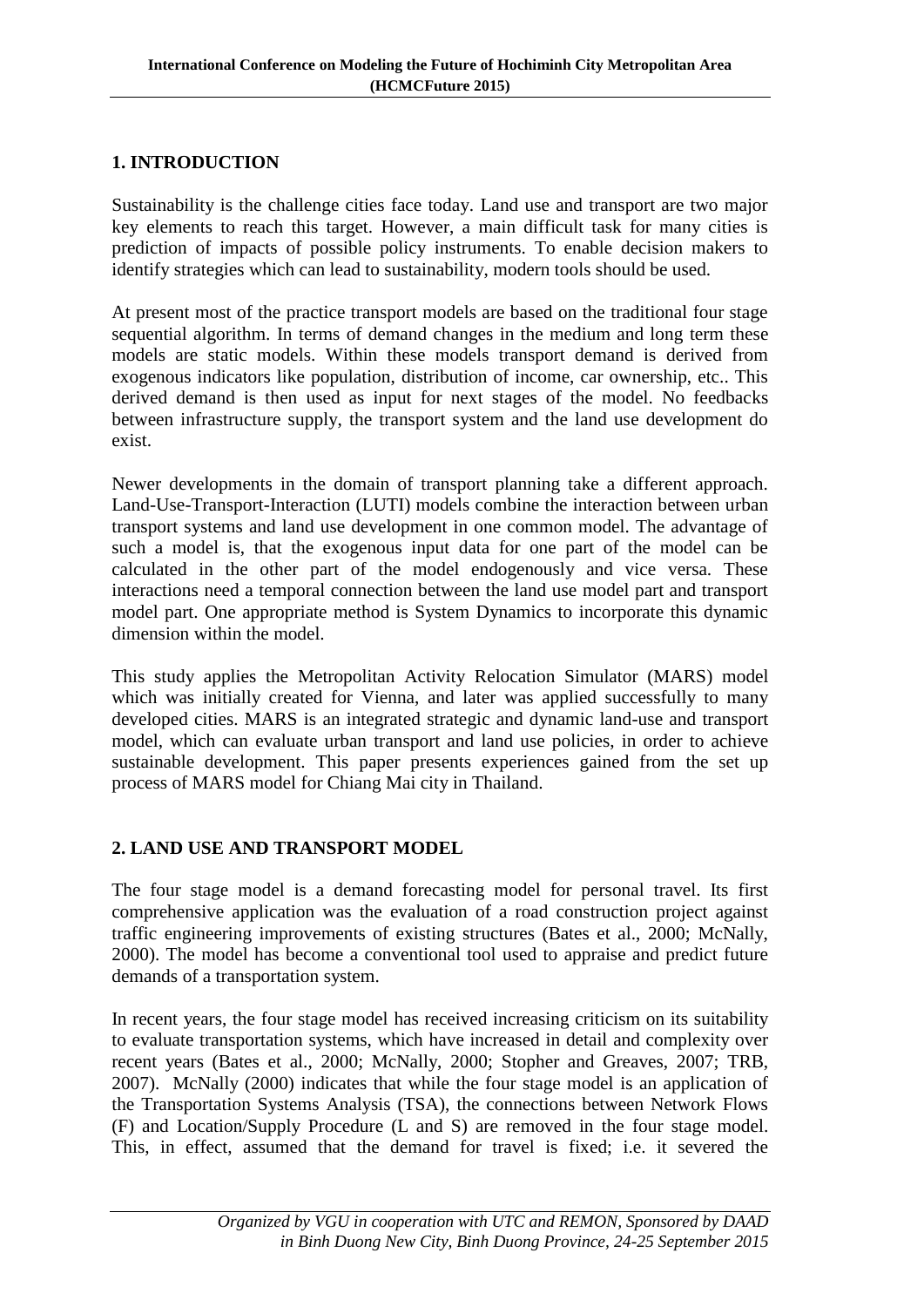relationship between the transport demand and the transport system. The forecast of the activity system is carried out in isolation.

The complexities of land use and transport interaction, and the rise of transport modelling technique instigated the development of the integrated land use-transport interaction model (LUTI). Lowry's (1964) Model of Metropolis is believed to be the first operational LUTI model. Its pioneering efforts paved the way for many modelling approaches. For example, it provided a framework for many subsequent LUTI models such as those reviewed by Wegener (2004). The increase in computing power, better data availability, and improved theoretical understanding, have all contributed to the development of urban land use transport modelling (Wegener, 2013). For detailed classification of LUTI see Department for Transport (2005).

Land-Use-Transport-Interaction (LUTI) models combine the interaction between urban transport systems and land use development in one common model. The advantage of such a model is, that the exogenous input data for one part of the model can be calculated in the other part of the model endogenously and vice versa. For example, the number of households is calculated in the land-use model, which then is passed onto the transport model as an exogenous input. On the other side, accessibility is calculated endogenously in the transport model, which is then used as an input for the land use model. These interactions need a temporal connection between the land use model part and transport model part. One appropriate method is System Dynamics to incorporate this dynamic dimension within the model.

# **3. METROPOLITAN ACTIVITY RELOCATION SIMULATOR (MARS) MODEL**

MARS is a dynamic land-use/transport interaction model developed at the Research Centre of Transport Planning and Traffic Engineering, Institute of Transportation, Vienna University of Technology (TUW-IVV) (Pfaffenbichler, 2003). The basic underlying hypothesis of MARS is that settlements and the activities within them are self-organising systems. MARS assumes that land-use is not constant; it is rather a part of a dynamic system that is influenced by transport infrastructure. MARS is a spatial aggregation level, closed-loop, system dynamic model. The simulated results about its transport and land use are calculated with inputs from one another (i.e. their interactions are replicated). The model is constructed with the aim of providing a supporting tool for sustainable city planning and decision-making on transport and land use policy with its transparent simulation process and its short run-time.

MARS is set up to simulate over a time period of 30 years and is able to estimate the effects of several demand-sided instruments (such as public transport fare, parking charges and road pricing) and supply-sided instruments (such as increased transit service and capacity changes for road or non-motorised transport). The simulated results are then measured against targets of sustainability.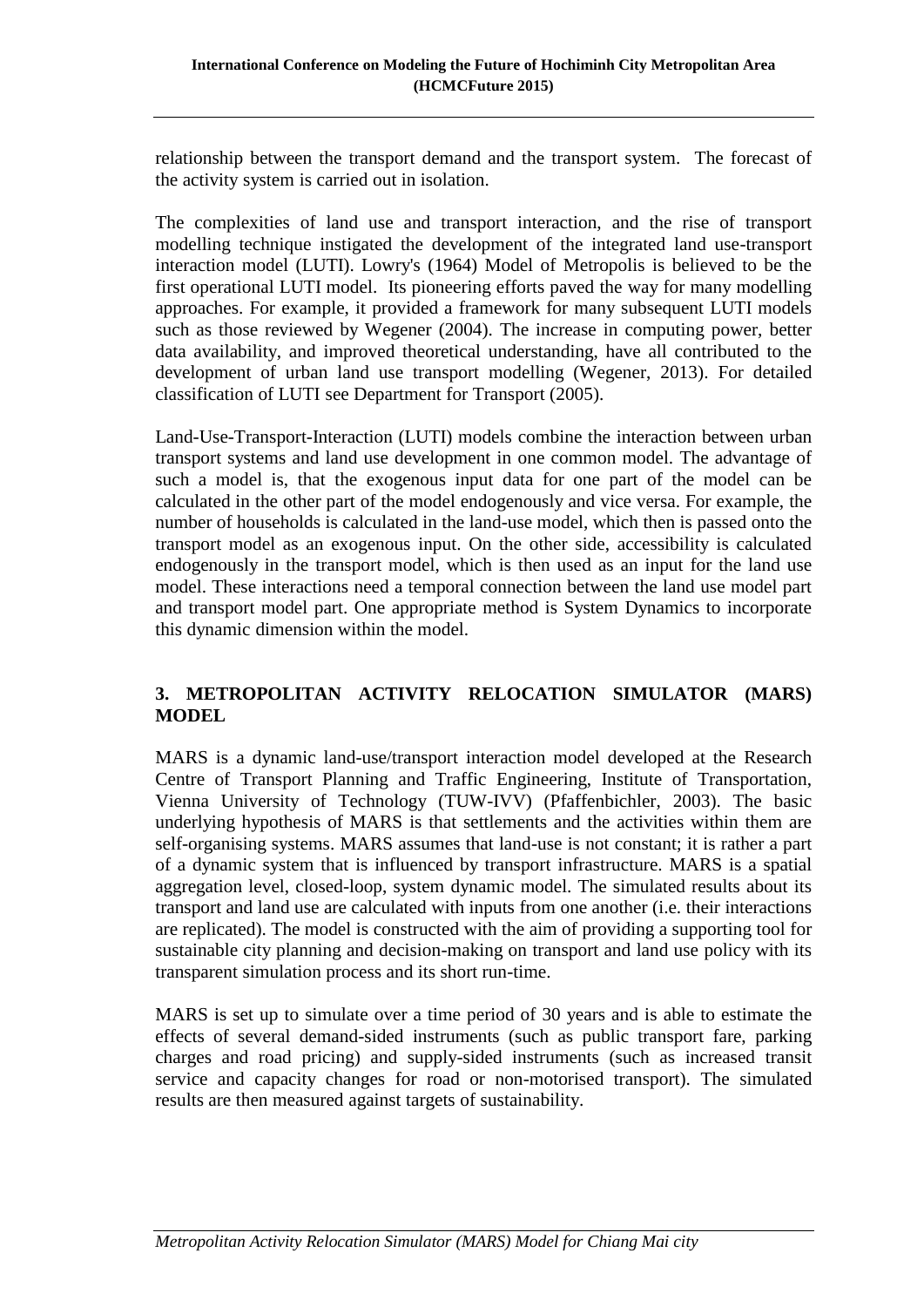At the highest level of aggregation, MARS is divided into two main sub-models: the land-use model and the transport model. The interaction process is implemented through time-lagged feedback loops between these two sub-models.

The land use sub-model is divided further into a residential and a work place location sub-model (Figure 1). The two sub-models compete for limited land and are connected by the availability of land and price. The spatial distributions of work places and residents are the land use sub-model's outputs into the transport sub-model. Levels of accessibility, a function of time taken to access work place or services, are the outputs from the transport sub-model into the land use sub-models. The number of work places and residencies and accessibility of the year t are used to calculate the work place distribution and accessibility for the year t+1 for each zone.



Figure 1: MARS transport sub-model and two land use sub-models (Source: Mayerthaler, 2009)

The connections of the sub-models in each iteration are shown in Figure 2.



Figure 2: Connection of MARS sub-models in different time steps (Source: Pfaffenbichler, 2003, p. 71)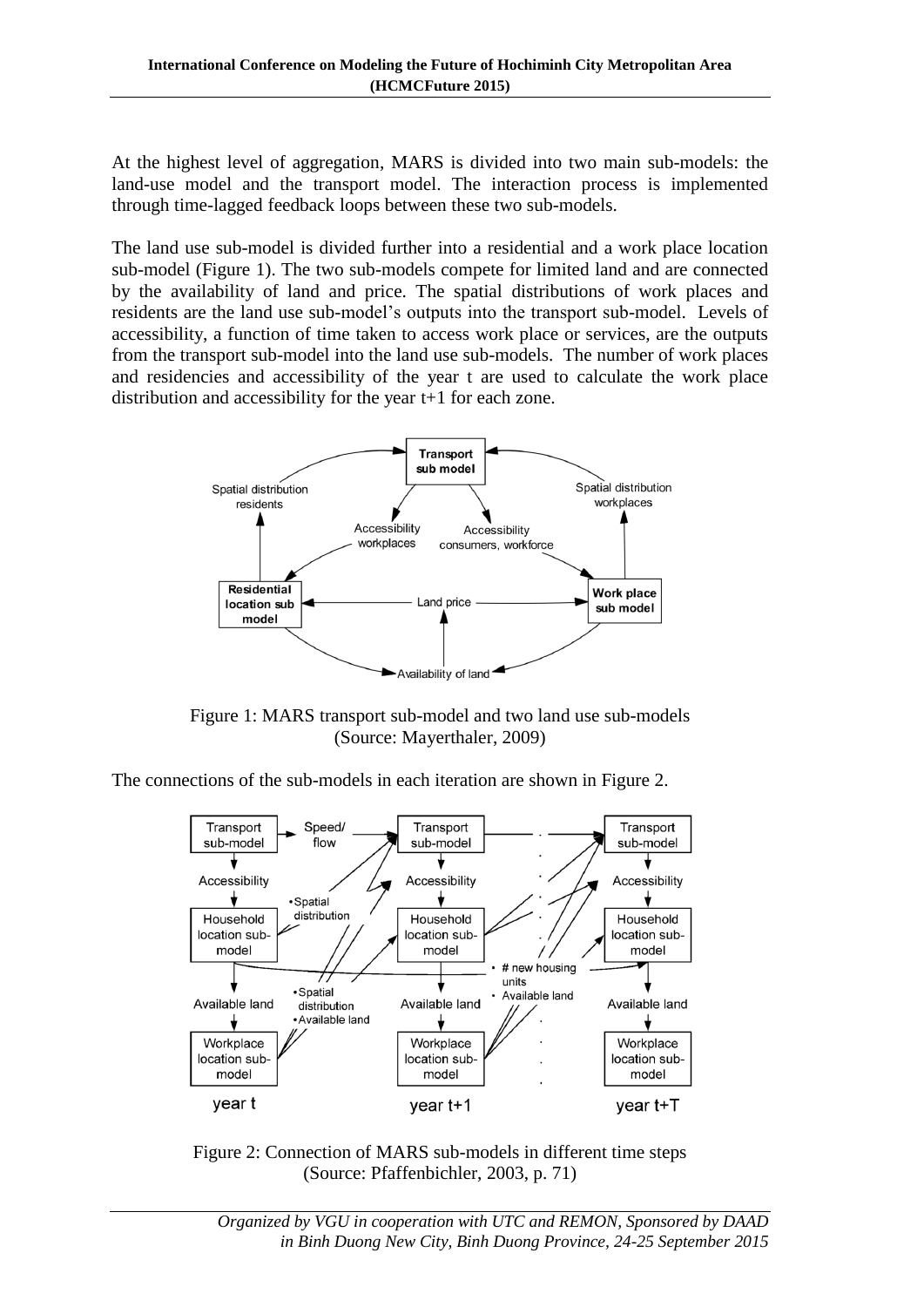In each iteration the calculations within the Transport sub-model begin first. The output of the transport sub-model, accessibility, is then input into the household location submodel. The household location sub-model uses the accessibility for each zone to calculate land availability and feeds its output into the workplace location sub-model.

The following information is passed between the sub-models from each iteration to the next:

- The transport sub-model reports the speed flow calculation results over to the next iteration.
- The residential spatial distribution from the household location sub-model is passed to the transport sub-model and the household location sub-model of the next iteration.
- The numbers of new housing units developed are retained within the household location sub-model until the time lagged period t+T when a particular number of housing units are ready.
- The work place spatial distribution and land availability information, from the work place location sub-model, are passed to the transport sub-model, the household location sub-model, and the workplace location sub-model of the next iteration.

# **4. DEVELOPMENT OF MARS MODEL FOR CHIANG MAI CITY**

Since its inception, MARS has been applied successfully to a number of cities across Europe, North America, and South America. In Asia, MARS was initially developed for Ubon Ratchathani (Thailand), Chiang Mai (Thailand), and Hanoi (Vietnam) as parts of an EU-funded project, SPARKLE - Sustainability Planning for Asian Cities making use of Research, Know-How and Lessons from Europe (SPARKLE 2004). These versions were only used for demonstration of policy impacts in training courses for decision makers. Later, MARS was developed for Ho Chi Minh City (Vietnam) for the "Megacity Research Project TP. Ho Chi Minh – Integrative Urban and Environmental Planning Framework Adaptation to Global Climate Change", initiated by the German Ministry of Education and Research (BMBF). It was used to quantify and assess the impacts of the policy strategies laid out in the Ho Chi Minh City Transport Master Plan (Emberger, 2014). These track records suggest the model has an adequate level of transferability. Nevertheless, each city has a unique land use pattern and transport systems.

In the previous version of MARS two person groups, one with and one without access to private vehicles are considered in the transport model part. Two types of private vehicle are included; the car and the motorcycle. The transport model is broken down by commuting and non-commuting trips, including travel by car, motorcycle, public transport, and non-motorised modes. Car and motorcycle speeds in the MARS transport sub-model are volume and capacity dependent and hence not constant. The energy consumption and emission sub-models of MARS utilise speed dependent specific values. The land-use model considers residential and workplace location preferences based on accessibility, available land, average rents and amount of green space available. Decisions in the land-use sub-model are based on random utility theory. Due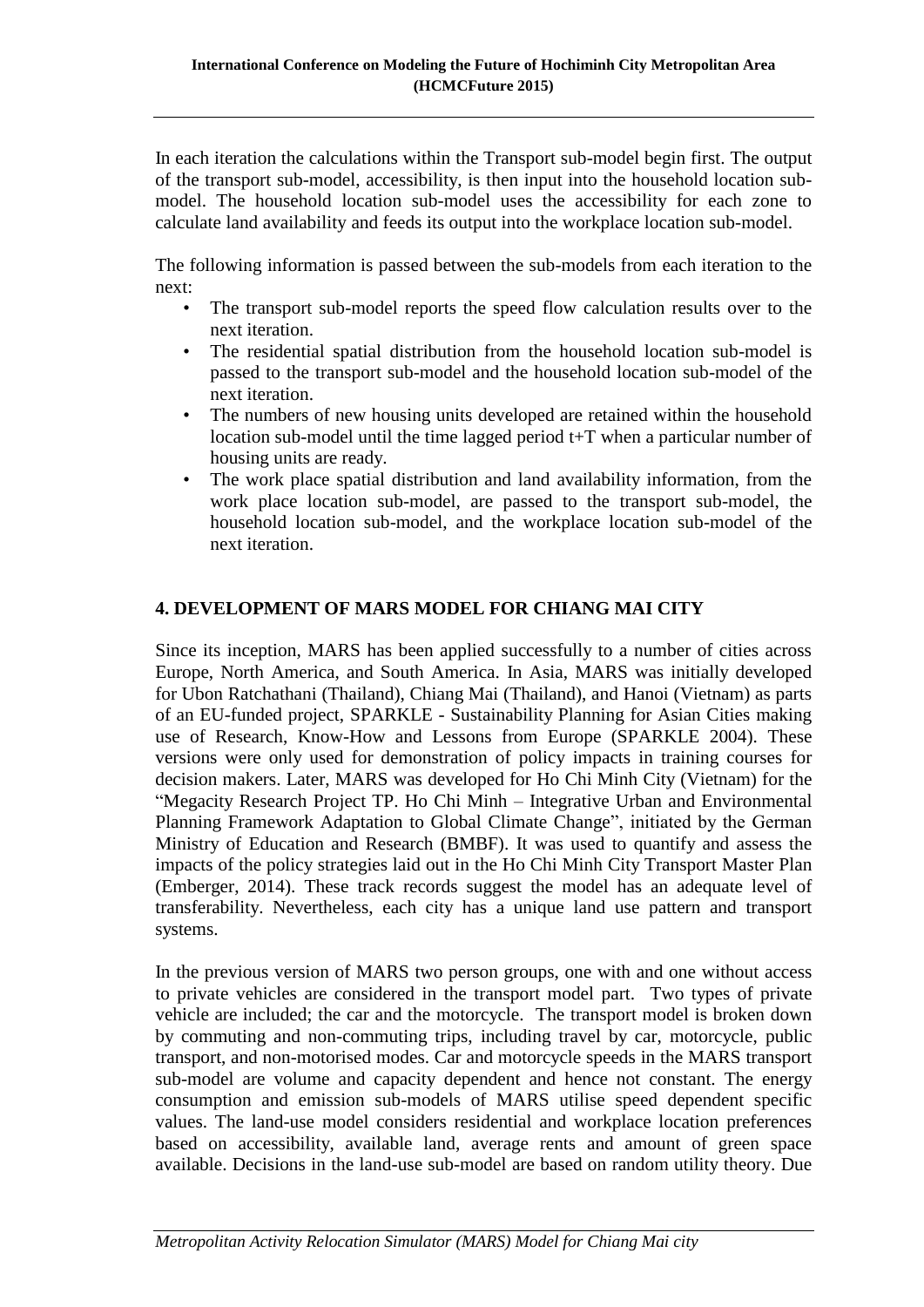to its strategic characteristic a rather high level of spatial aggregation is used in MARS. In most case studies this means that the municipal districts are chosen as travel analysis zones. The outputs of the transport model are accessibility measures by mode for each zone while the land-use model yields workplace and residential location preferences per zone. A full description of MARS is given in Pfaffenbichler (2003).

Chiang Mai province is a hub of transport, economy, and tourism for the North Thailand. The urban area of Chiang Mai is 430 km<sup>2</sup> and includes Muang Chiang Mai district (Chiang Mai city) and seven adjacent district-level municipalities. There are 630,591 people (in 2012) in the urban area. Major networks of roads in the urban area employ the radial and ring road system, with lateral roads spreading out in different directions serving as connections between urban centres and sub-urban areas or rural districts. Traffic congestion on the main roads within the inner ring system is common, especially in the areas surrounding educational institutes or other major activity areas. The main public transport system consists of shared taxis (known as Song taew or Redcab), which are pick-up trucks with covered seating areas. The service routes are unregulated and Red-cap drivers drive around to pick up passengers going to the same destinations. The fare in the city is fixed at 20 Baht (1 USD  $\approx$  35 Baht in 2015) but trips in outer areas depend on agreements between individual drivers and passengers.

For developing Chiang Mai city MARS (CNX-MARS) model, two types of data sources were used: primary data and secondary data sources. The secondary data can be divided further into two types: statistical data and administrative data. The primary data was based on Chiang Mai Mobility and Transport Survey (CM-MTS). This is a household travel survey carried out in 2011/12. The survey captured mobility data that represents 19,385 trips carried out by 6,189 persons in 2,319 households within Chiang Mai city area. This data provides a comprehensive snapshot of the travel behaviour of the city's residents.

The development of the model is detailed with a focus on its principle assumptions. Three improvements have been made to increase the model's effectiveness: (1) quality of life indicator adjustment (the quality of life indicator in this study is a composite index based on three attributes: average household income, average rent, and average land price in each zone.), (2) addition of the Shared-taxi (Song Teaw) mode, and (3) updating of emission and fuel consumption module.

The calibration process of the Chiang Mai MARS model was carried. The mode share values of the model in the peak and the off-peak periods are compared against the survey results (CM-MTS). Various parameters were adjusted to minimise the differences between the two values.

MARS has the ability to simulate possible development paths of the study area under different policy instruments. The model inputs, such as the demographic transition and the vehicle ownership model, can be adjusted to replicate different background conditions of the study area. The policy instruments are other model inputs that can be altered to simulate desired land use and transport policies. The model outputs, such as generalised costs (in terms of monetary factors and time), kilometres travelled by different modes, and vehicular emissions, enables the policies to be evaluated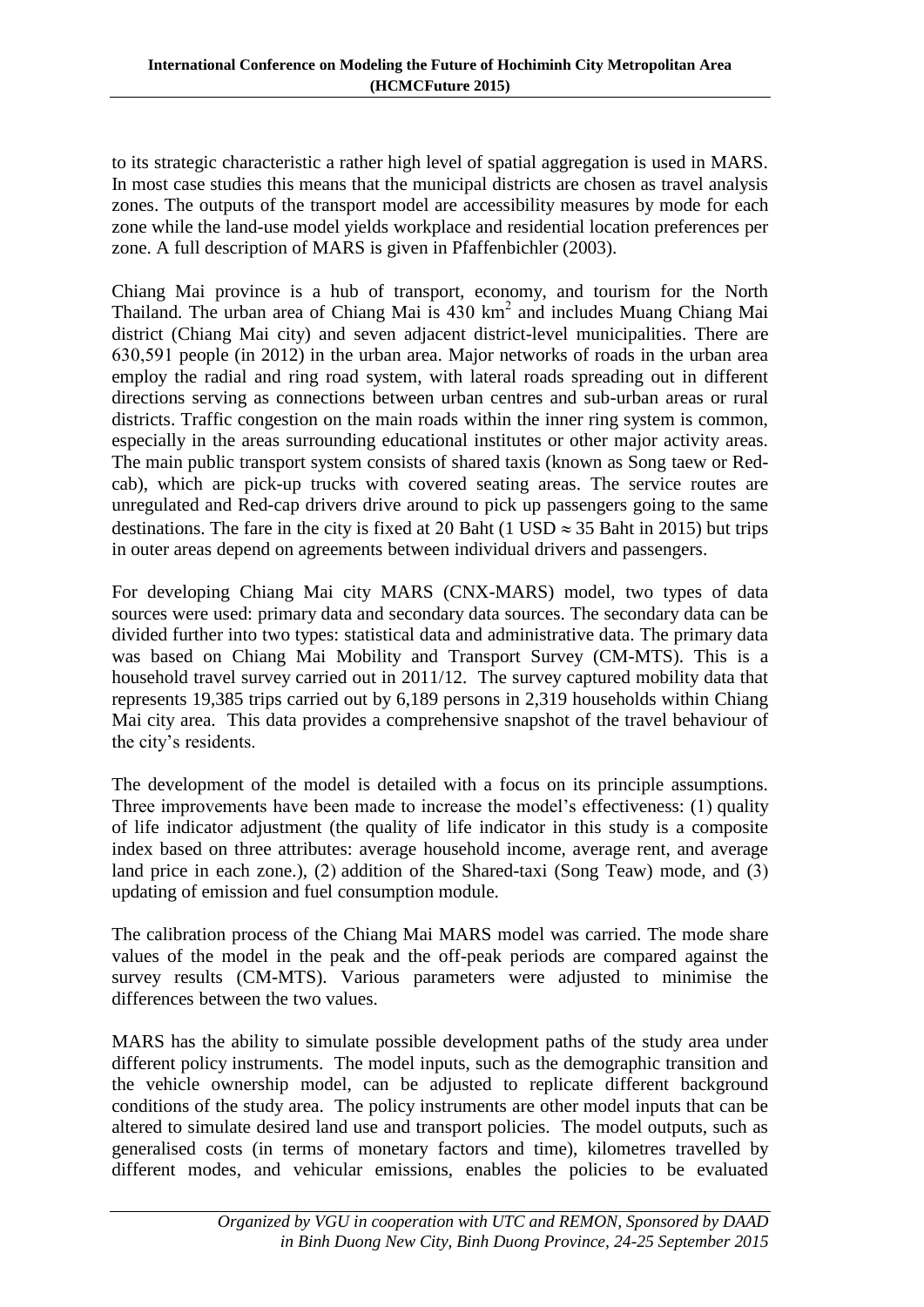quantitatively. The development and application of MARS model for Chiang Mai city in details is presented in Jittrapirom and Emberger (2015).

## **5. SCENARIO ASSESSMENT**

In a planning context, a vision is a desirable ideal state of the future set by an individual, groups of decision makers, or in consensus with other stakeholders. The vision can be broken down to provide specific goals and objectives that will deliver the desired results. Objectives provide guidelines toward goals and help to identify obstacles, challenges, and constraints that need to be overcome (May & Minken, 2003).

| Objective                                  | Sub-objective                                                              | <b>Indicators</b>                                                                                                       | Unit                         |
|--------------------------------------------|----------------------------------------------------------------------------|-------------------------------------------------------------------------------------------------------------------------|------------------------------|
| Environmental<br>protection                | 1.1 Efficient in the use of resources                                      | 1.1a* Consumption of fuel per trip<br>1.1b* Cumulative fuel consumption                                                 | (litre)                      |
|                                            | 1.2 Reduce greenhouse to a reasonable<br>level                             | 1.2a* Greenhouse gas emission per trip<br>1.2b* Cumulative greenhouse gas emission                                      | (CO2 equivalent)             |
|                                            | $1.3$ Reduce air pollution to a reasonable<br>level                        | 1.3 Level of PM and $No_x^1$ emit from<br>transport per trip                                                            | (tons/trip)                  |
|                                            | 1.4 Reduce noise pollution to a reasonable<br>level                        | 1.4 Transport noise emission above 60dbA                                                                                | (Leq or Leu)                 |
|                                            | 1.5 Proportion and quality of green area                                   | 1.5 Percentage of Green area                                                                                            | (% of area)                  |
|                                            | 2.1 Provide reasonable accessibility                                       | 2.1* Change in accessibility                                                                                            | (% to base year)             |
| Accessibility                              | 2.2 Reduce automobile dependency                                           | 2.2* Percentage of trips made by non-<br>private motorised transport                                                    | (% )                         |
|                                            | 2.3 Enable reasonable freedom of<br>movement for vulnerable user           | 2.3 Walkability index                                                                                                   |                              |
|                                            |                                                                            | 2.4a* Average trip distance                                                                                             | (kilometre/trip)             |
|                                            | 2.4 Control urban sprawl                                                   | 2.4b Average distance of housing units to<br>city centre (assuming a single centre)                                     | (kilometre/trip)             |
|                                            | 3.1 Reduce transport accidents, including                                  | 3.1a* Cumulative traffic injuries                                                                                       | (injuries)                   |
| Safety                                     | non-vehicular                                                              | 3.1b* Cumulative traffic deaths                                                                                         | (death)                      |
| Quality of                                 | 4.1 Enhance the social, cultural, and<br>recreation activities             | 4.1* Percentage of trips make by walking<br>and cycling                                                                 | $(\% )$                      |
|                                            | living standard 4.2 High housing standard                                  | 4.2 Residential area per capita                                                                                         | (sq. metre/inh.)             |
|                                            | 4.3 Proportion and quality of public space 4.3 Percentage of public area   |                                                                                                                         | $(\% )$                      |
| Equity and<br>fairness within users<br>and | 5.1 Accessibility for non-vehicular users                                  | 5.1* Proportion of trips make by non-<br>vehicular mode (i.e. waking and cycling)                                       | (% )                         |
|                                            | 5.2 Accessibility for mobility impaired                                    | 5.2 Walkability index                                                                                                   |                              |
|                                            | 5.3 Compensation for today and<br>intergeneration tomorrow's losers        | 5.3 Equity impact tables                                                                                                |                              |
|                                            | 5.4 Ensure a fair distribution of benefits<br>derive from taxpayer's money | 5.4 Distribution of accessibility benefits by<br>zone                                                                   |                              |
| Culture and<br>tradition<br>heritage       | of the city (self-immunity)                                                | 6.1 Retain the unique culture and tradition $6.1a$ Unique culture and tradition of the city<br>index from questionnaire |                              |
| Economy                                    | 7.1 Promote Sufficiency Economy in<br>Economic dimension                   | 7.1a Unemployment percentage                                                                                            | (% of population)            |
|                                            |                                                                            | 7.1b Share of imported consumer goods                                                                                   | (% of total good<br>consume) |
|                                            |                                                                            | 7.1c Average proportion of Household debt<br>in relation to its monthly income                                          | (average % of<br>HH income)  |

Table 1: Indicators of Chiang Mai city sustainable transport planning

-

<sup>&</sup>lt;sup>1</sup> a generic term for mono-nitrogen oxides NO and NO2 (nitric oxide and nitrogen dioxide)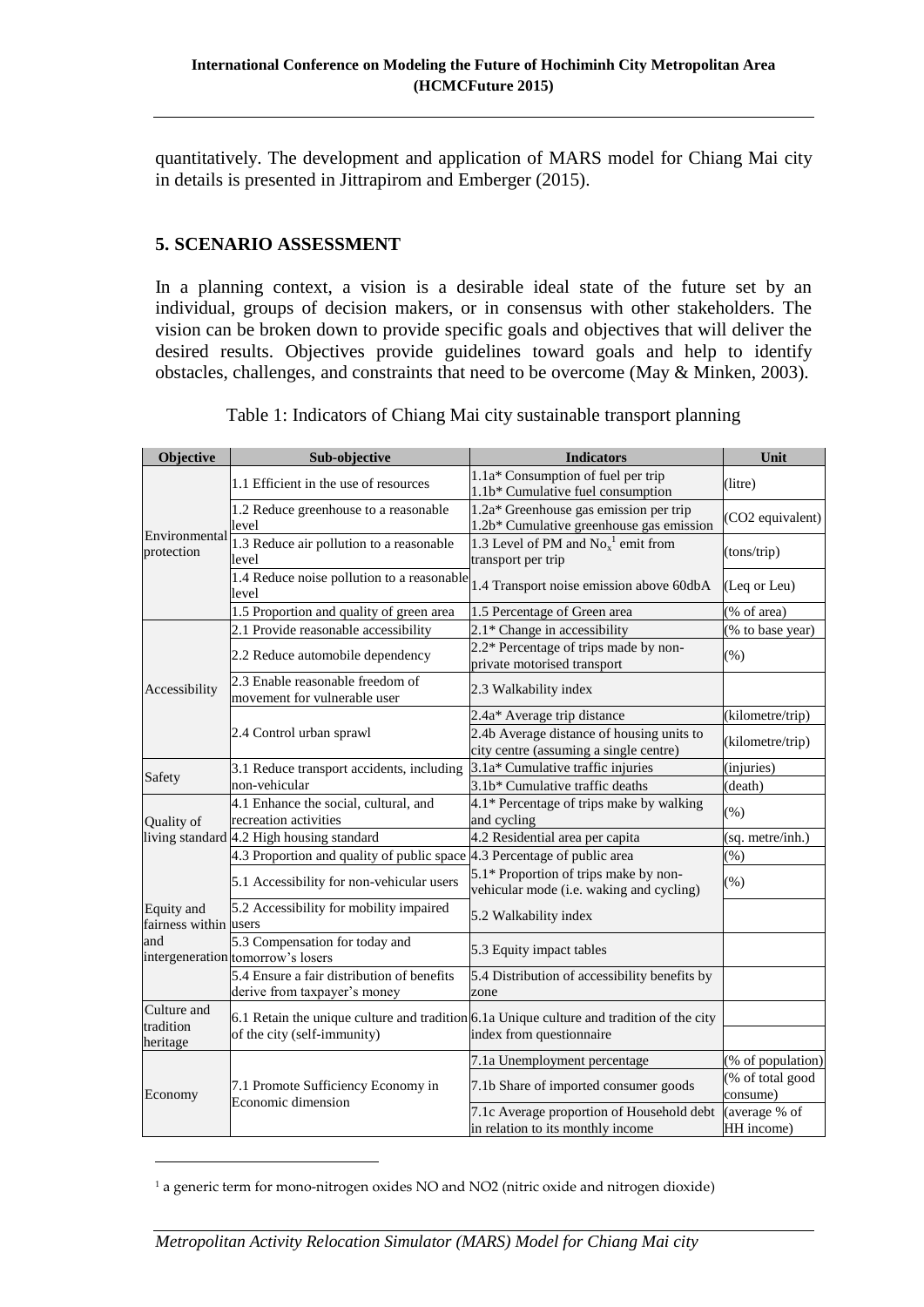| Type                        | Variables                     | Unit             |
|-----------------------------|-------------------------------|------------------|
|                             | Average trip length by mode+  | kilometre/trip   |
|                             | Average trip time by mode+    | minutes/trip     |
| <b>Transport statistics</b> | Average travel speed by mode+ | kilometre/hour   |
|                             | Mode share by trip            | share percentage |

Table 2: Background variables for Chiang Mai city sustainable transport planning

Seven categories of the objectives are suggested: (1) Safety, (2) Protection of the environment, (3) Accessibility, (4) Quality of living standard, (5) Equity and fairness within generation and between generations, (6) Cultural heritage and traditions, and (7) Economy. Nevertheless, they cannot be used to evaluate progress toward the goals, thus indicators are needed. The seven objectives can be broken down further to provide subobjective and indicators for each one of them, as shown in Table 1.

Chiang Mai MARS (CNX-MARS) model can only produce 11 of these indicators (Note: Indicators with \* are indicators that can be produced by MARS model). This is due to the limitation of the model and nature of the indicators. In addition to the indicators, a set of transport statistics variables is selected to provide a background data that will aid an understanding and explanation on the effects of the policies considered toward the behaviour of the transport system, shows in Table 2.

CNX-MARS model is used to evaluate the effects of transport policies in different scenarios. The scenarios tested quantitatively are presented in Table 3.

| <b>Scenario</b>            | <b>Summarised scenarios' description</b>                     |  |
|----------------------------|--------------------------------------------------------------|--|
| A: Business As Usual (BAU) | A: A baseline case, the transport supplies and cost are not  |  |
|                            | altered beyond its past trends                               |  |
| B: Motorised transport     | B: Road capacity expansion                                   |  |
| development                |                                                              |  |
|                            | C1: Full scale public transport network with a separate      |  |
|                            | right-of-way                                                 |  |
|                            | C2: Decrease in road capacity; road narrowing and            |  |
|                            | pedestrianisation of the central area                        |  |
| C: Sustainable transport   | C3: Enhancements to walking and cycling facilities           |  |
|                            | C4: Management of parking spaces within the central area     |  |
|                            | C5: Improvement to shared-taxi service                       |  |
|                            | $C6$ : Land development control – effects of building height |  |
|                            | restriction in municipality area                             |  |
|                            | C7: Combined measures                                        |  |

|  | Table 3: Scenarios considered |
|--|-------------------------------|
|  |                               |

Full results of the scenario test are demonstrated in Jittrapirom and Emberger (2015). Summary of results is presented as follows:

• Implementation of public transport (Scenario C1) improves the overall condition of the system. However, it seems to be in conflict with NMT modes and increases the number of transport casualties. The latter is questionable and points towards the need to revise the model's calculation of transport casualties.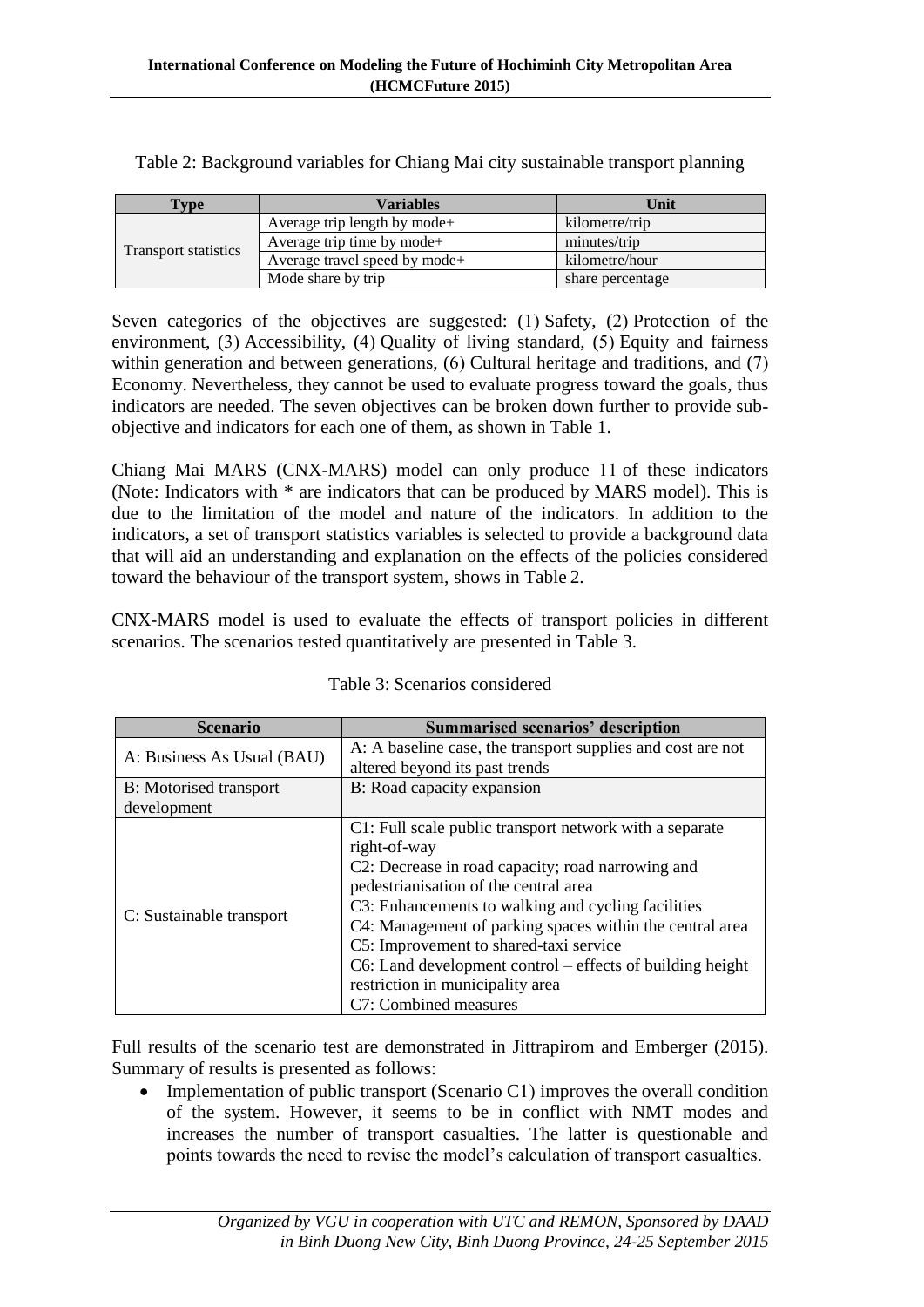- Decreasing road capacity (Scenario C2) slightly effects on the system. It encourages NMT trips and improves the overall condition of the system.
- NMT improvement (Scenario C3) unexpectedly reduces walking trip slightly but increases bicycle trips. Overall, it makes a higher level of enhancement to bicycle trips than walking trips and contributes positively to the system.
- Parking management (Scenario C4) is the most effective measure to reduce fuel consumption and emission per trip and increase the number of NMT trips. However, its impacts on cumulative fuel consumption and emission are of a lesser magnitude.
- Improvement to the shared-taxi operation by decreasing the detour factor (Scenario C5) does not reduce cumulative fuel consumption and emissions of the system; in fact it worsens the system as a whole. The only tangible gain is an increase of the shared-taxi ratio.
- Land development policy (Scenario C6) was found to have a positive effect on NMT trips. Inclusion of land use indicators will be necessary to assess this measure in more detail.
- The combined policy (Scenario C7) yield results which were not equal to the sum of all policies included. It depicts the nonlinearity behaviour of the complex system.

# **6. CONCLUSIONS**

Interaction between land use and transport systems is rather complex. To enable decision makers to identify strategies which can lead to sustainability, modern tools should be developed.

This paper has presented the development of a dynamic land-use/transport interaction model for Chiang Mai city called CNX-MARS model. The CNX-MARS model was used to evaluate transport and land use policies with particular focus on sustainable transport measures for Chiang Mai city. A total of nine different scenarios were assessed. The appraisal shows that an improvement to the shared-taxi service without changing the nature of its operation can improve its mode share. However, the overall cumulative benefits are limited. Additional instruments that (a) discourage car use, (b) reduce shared-taxi emission, and (c) minimise shared-taxi's fuel consumption may increase the overall positive benefits slightly. The result, however, will be incomparable to the benefits gained from implementing a regulated public transport system.

The results of the appraisals show a number of interesting phenomena, such as nonlinearity behaviour, synergy effects, and time-lags. The results also illustrate that measures which improve a particular criterion can worsen the overall performance of the system, and vice versa. These characteristics are fundamentally features of system behaviour, which are complex to understand, yet it is essential to comprehend them to achieve a successful transport and land use plan. CNX-MAR has proved a useful tool in helping to gain an insight into the complex effects of these different scenarios.